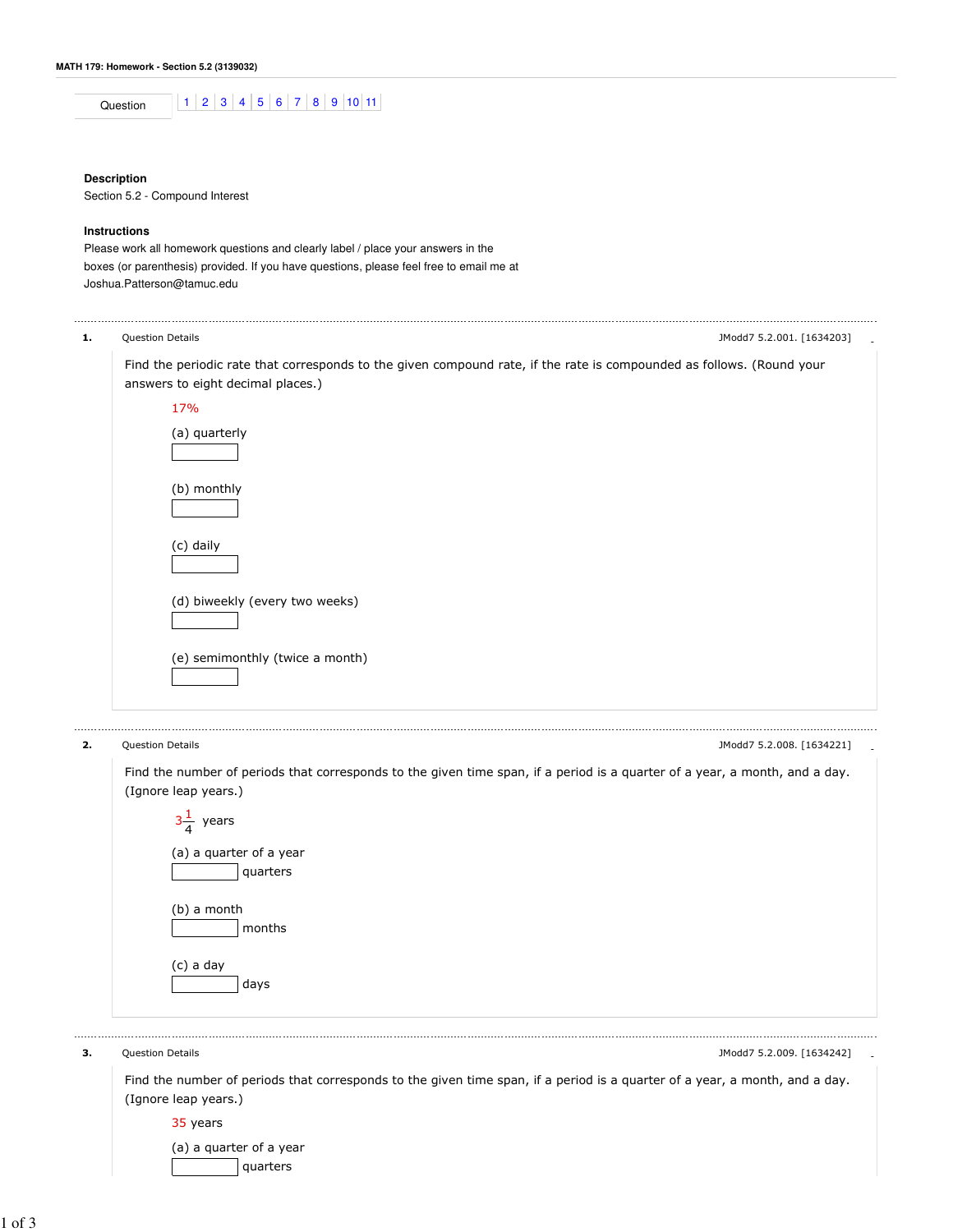| (b) a month<br>months |  |
|-----------------------|--|
| (c) a day<br>days     |  |

| 4. | <b>Question Details</b>                                                      | JModd7 5.2.011.CMI. [1634219] |
|----|------------------------------------------------------------------------------|-------------------------------|
|    | Consider the following investment. (Round your answers to the nearest cent.) |                               |
|    | \$3,000 at 7% compounded annually for 12 years                               |                               |
|    | (a) Find the future value of the given amount.                               |                               |
|    | (b) Interpret the future value of the given amount.                          |                               |
|    | After 12 years, the investment is worth \$                                   |                               |
|    |                                                                              |                               |
| 5. | <b>Question Details</b>                                                      | JModd7 5.2.013.CMI. [1634208] |
|    | Consider the following investment. (Round your answers to the nearest cent.) |                               |

| Consider the following investment. Tround your diswers to the hearest cent. |
|-----------------------------------------------------------------------------|
| \$5,800 at $\frac{3}{4}$ % compounded quarterly for $9\frac{1}{2}$ years    |
| (a) Find the future value of the given amount.                              |
| \$                                                                          |
| (b) Interpret the future value of the given amount.                         |
| After $9\frac{1}{2}$ years, the investment is worth \$                      |
|                                                                             |
|                                                                             |

| 6. | <b>Question Details</b>                                                          | JModd7 5.2.017. [1634241] |  |
|----|----------------------------------------------------------------------------------|---------------------------|--|
|    | Consider the following nominal rate. (Round your answers to two decimal places.) |                           |  |
|    | 7% compounded monthly                                                            |                           |  |
|    | (a) Find the annual yield corresponding to the given nominal rate.<br>$\%$       |                           |  |
|    | (b) Interpret the annual yield corresponding to the given nominal rate.          |                           |  |
|    | The given compound rate is equivalent to<br>% simple interest.                   |                           |  |
|    |                                                                                  |                           |  |

| 7. | <b>Question Details</b>                                                      | JModd7 5.2.020. [1634228] |  |
|----|------------------------------------------------------------------------------|---------------------------|--|
|    | Consider the given nominal rate. (Round your answers to two decimal places.) |                           |  |
|    | $14\frac{5}{9}$ % compounded daily                                           |                           |  |
|    | (a) Find the annual yield corresponding to the given nominal rate.<br>$\%$   |                           |  |
|    | (b) Interpret the annual yield corresponding to the given nominal rate.      |                           |  |
|    | % simple interest.<br>The given compound rate is equivalent to               |                           |  |
|    |                                                                              |                           |  |